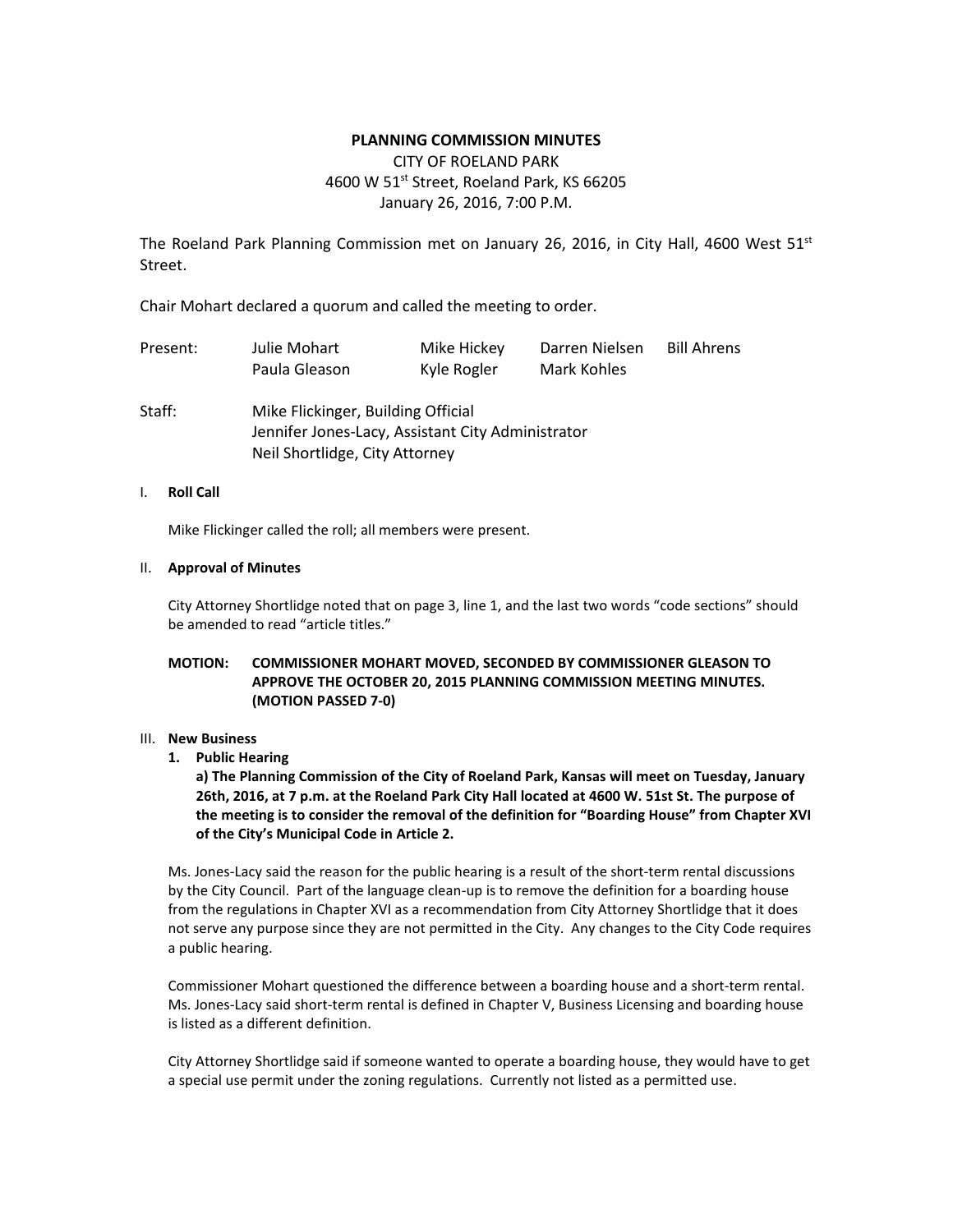Commissioner Ahrens\* inquired about a use variance for a property. City Attorney Shortlidge explained that there is no use variance in the state of Kansas. The City Council also does not grant zoning variances as that is the job of the Board of Zoning Appeals.

Commissioner Rogler researched the code and read into the record:

Boarding house, Chapter XVI, §201(e)

*Boarding house is a building other than a hotel, where, for compensation and by prearrangement for definite periods, if meals or lodging are provided for three or more persons.* 

Lodging house, Chapter XVI, §201(r)

*Lodging house is a building where lodging only is provided for compensation to three or more, in contradistinction to hotels open to transients.*

**MOTION:** COMMISSIONER MOHART MOVED, COMMISSIONER HICKEY SECONDED, TO OPEN THE PUBLIC HEARING. (Vote not taken)

Ms. Jones-Lacy read into the record the proposed definition of boarding house. *Boarding house shall mean every building or other structure which is kept, used, maintained, advertised or held out to the public to be a place for sleeping accommodations and furnished to paid, transient, or permanent guests other than a short-term rental.* 

*Short-term rental means any dwelling, dwelling unit, rooming unit, room, or portion of any dwelling unit, dwelling, rooming unit, room, rented or leased for valuable consideration for periods of time less than 30 days, with less than six guests where the rental may only serve as an accessory use.* 

City Attorney Shortlidge recommended the change in language to be the same as the rental ordinance.

Boarding house was further defined as a building other than a hotel wherefore compensation, and by pre-arrangement, for definite periods if meals or lodging are provided for three or more persons.

There was general discussion between the Commission, Ms. Jones-Lacy and City Attorney Shortlidge on making boarding house definition consistent between Chapters XVI and Chapter V.

(There was no motion to close the public hearing)

**MOTION:** COMMISSIONER AHRENS MOVED, COMMISSIONER GLEASON SECONDED, TO KEEP THE DEFINITION OF BOARDING HOUSE IN CHAPTER XVI, UTILIZING LANGUAGE TO MATCH THE DEFINITION THAT IS LISTED IN CHAPTER V, ARTICLE 6. (MOTION PASSES 7-0)

#### IV. **Discussion Items**

### **a) Discuss potential changes to property maintenance code – Stephanie Lindquist, Roeland Park Resident**

Stephanie Lindquist - Ms. Lindquist said she and her husband have done extensive work on their home and said that due to the number of rentals on her street and lack of involvement from the property manager it is affecting home values. She provided photographs to the Planning Commission of rental homes on her street that she said lacked curb appeal, are in a state of disarray with unlicensed vehicles and trash outside. These properties are cosmetically unattractive and is concerned they will affect her efforts to sell her home.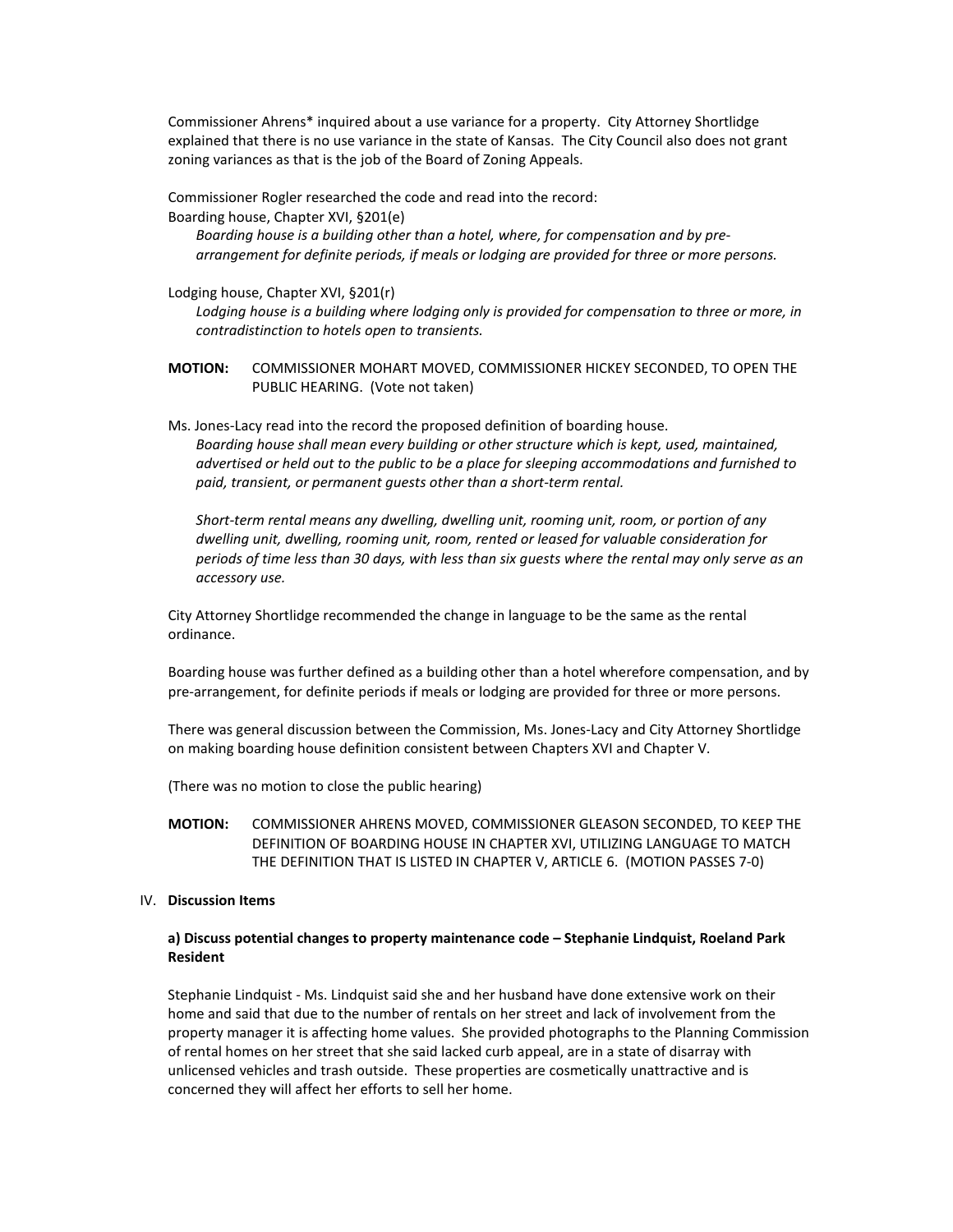Ms. Jones-Lacy said the issue has been brought before the Commission to help determine what violations exist or if there is anything in the code that would help to improve the neighborhood.

Commissioner Ahrens inquired about letters sent by the City. Mr. Flickinger send an initial letter is sent with ten days to rectify the issue or notify the City. If no action is taken, then a second certified letter will be sent with a ten-day response. If no action continues, the next step is an invitation to court.

The Commissioners and staff discussed "people who play the game." This is a reason why grass cutting regulations have changed. After one letter and no response, the City will mow the grass and charge the resident.

Mr. Flickinger stressed the last thing they want to do is take people to court. He added if a resident will contact the City, there are programs available for certain people. He said there are also volunteer groups they can refer someone to, but first the homeowner must contact them and start the conversation, so they can find out to help. He concluded by saying that court does not solve the issues.

There was some discussion if the code allows the City to have the problems addressed.

Mr. Flickinger then addressed Ms. Lindquist's concerns saying he has spoken with leasing agency who has the houses on her street and that he is getting better cooperation from the property manager. They try to work first with the property manager. If they cannot reach a resolution, then they contact the property owner. Mr. Flickinger said he can only address issues that are visible from the street. Internal issues can only be addressed if he is invited into the property or when a tenant leaves and the property is inspected.

Ms. Jones-Lacy said she and Shiloh have reviewed Ms. Lindquist's photographs and said that while some may be unattractive, they may not be code violations.

The Planning Commission and Mr. Flickinger commented on the photographs that depicted instances of peeling paint, broken porch lattice, siding issues, windows and a tree stump, and a potential tree problem. There was agreement that the tree was a hazard.

Mr. Flickinger said it is not required to remove tree stumps, but encouraged their removal as they encourage termites and other pests.

Ms. Jones-Lacy said the Planning Commission could make recommendations to Council on these issues and also noted that Ms. Lindquist will be meeting with councilmembers from Ward I and the City Administrator.

Mr. Flickinger said that Roeland Park is garnering a lot of attention from perspective buyers as they don't like the prices of Mission and Fairway.

Commissioner Ahrens would like to see a three strike rule for a code violation on the same issue.

Following the discussion, it was decided Ms. Jones-Lacy would research the three strikes for code violations. Mr. Flickinger will meet with Shiloh regarding the peeling paint and tree concerns, as well as the siding, porch issues on the properties brought to the Commission's attention.

#### **b) Sustainable Code Review - Mother-in-law quarters in Roeland Park**